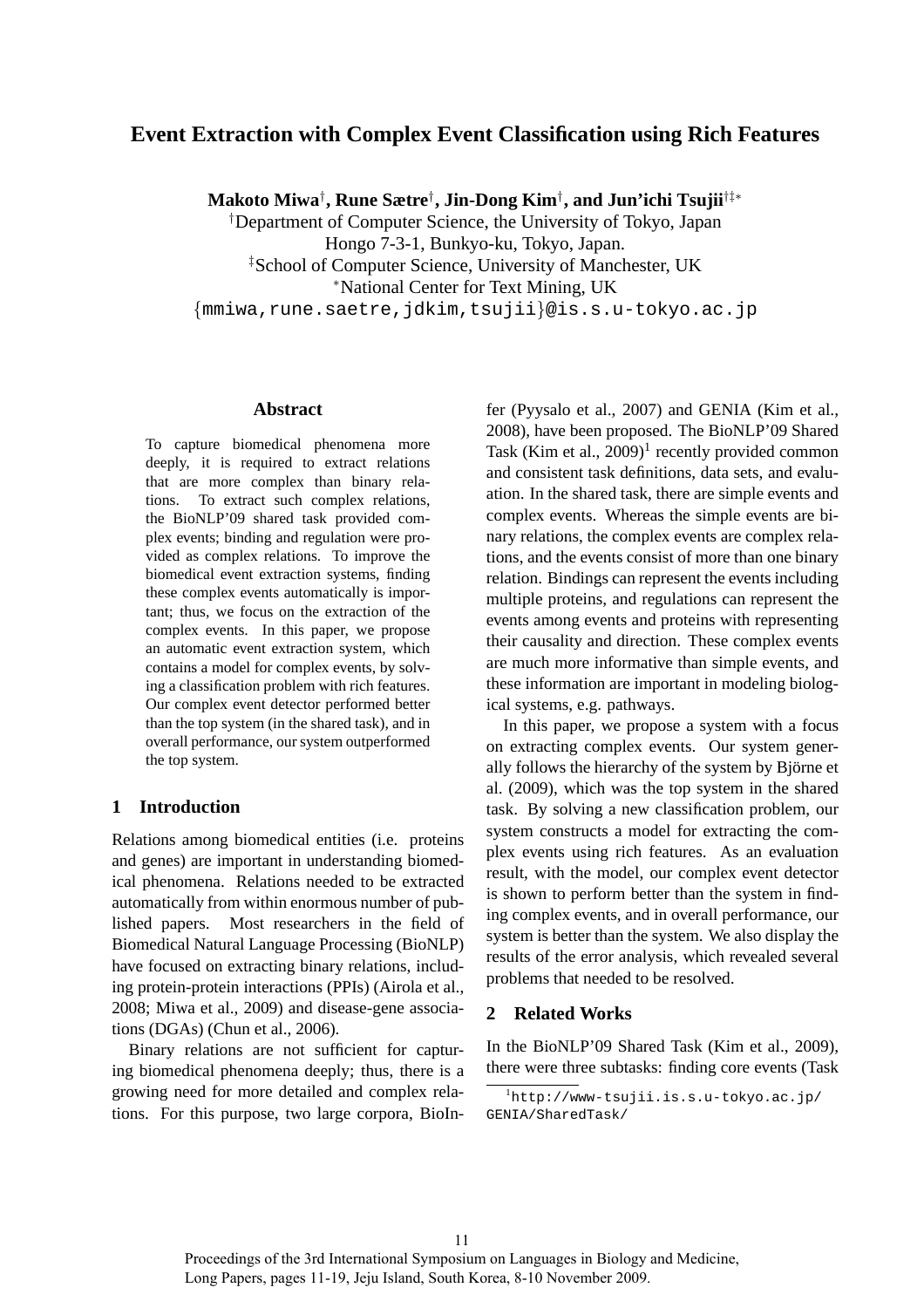

Figure 1: Flow of event extraction. Proteins are provided. A trigger detector first find triggers with their classes. An event edge detector then finds edges, some of which are simple events. A complex event detector then combines edges to construct complex events.

1), finding the secondary arguments (like location and sites) (Task 2), and recognizing speculation and negation (Task 3). Events consist of five simple events (Gene expression, Transcription, Protein catabolism, Phosphorylation, and Localization) and four complex events (Binding, Regulation, Positive regulation, and Negative regulation). A simple event is an event including only a single primary theme protein, and a complex event is an event including multiple primary theme and cause arguments (proteins and events).

Our system targets the Task 1, and the goal of the task is to identify events with their types, textual triggers, and primary theme and cause arguments. The textual triggers are tokens which represent the events. We will explain two related systems participated on the task. Björne et al. (2009) introduced one system, which was the best performing system in the task. We will refer to the system as Turku System. The system extracted events with a hierarchical way, and our system follows the hierarchy of the system. The system first found triggers, then tried to extract the event edges, and ultimately combined the edges sharing the same triggers to extract complex events with a rule-based module. Sætre et al. (2009) introduced another system. The system treated complex events with a classifier, which is similar to our system. The system is also a hierarchical system, and the system found triggers first, but the system was different from Turku System in

finding events. The system treated complex events as event instances and classified the complex events instead of treating them as the combinations of the edges, although they treated complex events without considering the dependencies among the events. The system performed well in finding binding events, because the system treated a complex event as an instance, and because the system used features known to be effective for the extraction of PPIs that are related to binding events (Miwa et al., 2009).

#### **3 Event Extraction System**

Our event extraction system basically follows the hierarchy of Turku System; trigger detection, edge detection, and complex event detection. Instead of applying rules for extracting complex events, our system solves a new classification problem for complex events, and construct a new model for extracting complex events. Figure 1 exemplifies the flow of the event extraction. All modules solve classification problems to construct models. The differences between our system and Turku System are in the features including the parsers and the additional features, the classification problems including the labels and the problem separation, and the machine learning based complex event detection.

In this section, we will explain about our system including these differences. We first introduce classifiers and their settings in Section 3.1. Then, we explain our preprocessing method in Section 3.2.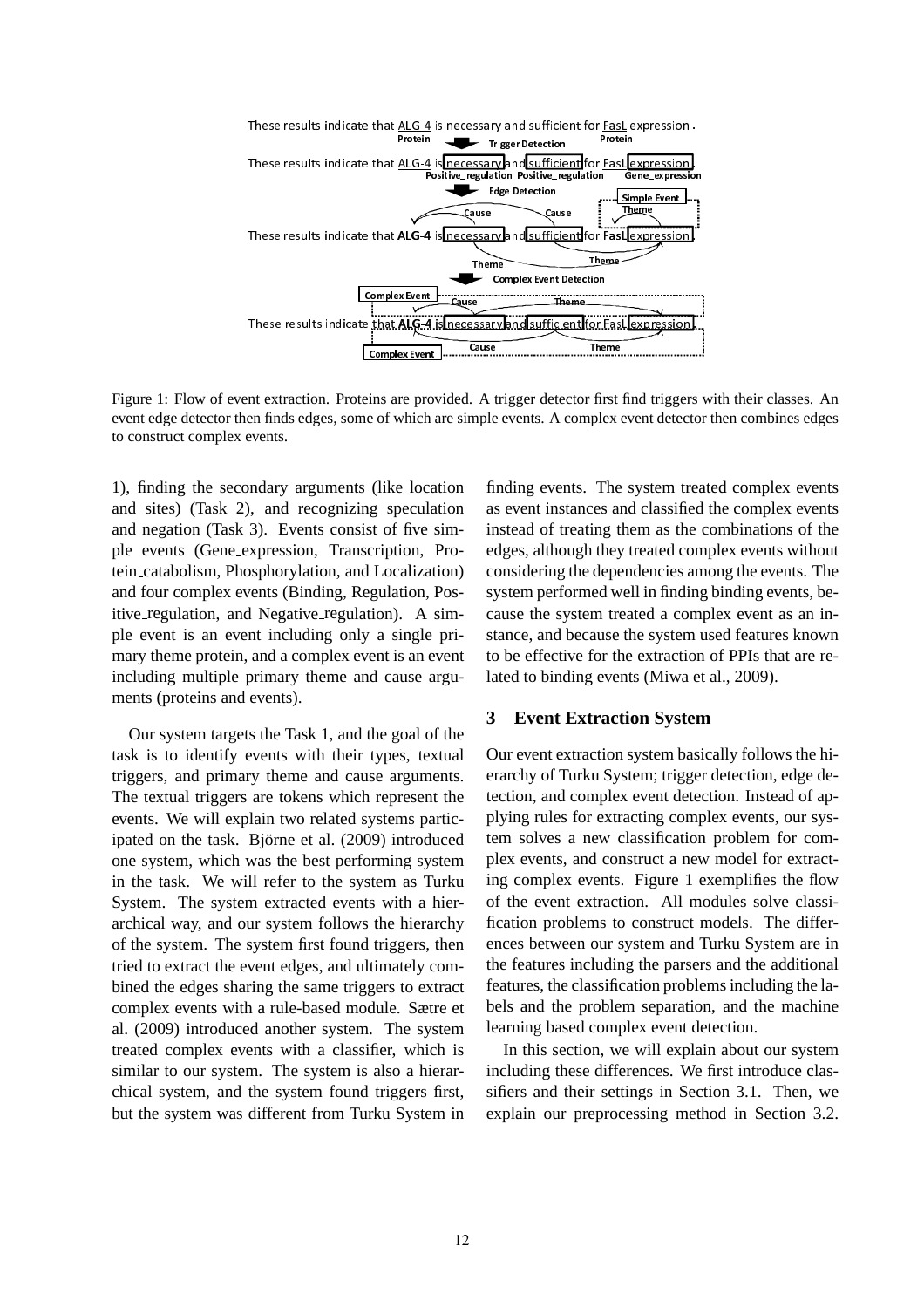

Figure 2: Modification of coordination structure in predicate argument structures produced by Enju. The semantic head (sem head) of the phrase including a coordination is moved to coordinating phrase, argument names are converted to "arg" instead of "arg1" and "arg2" and the same level tokens are moved as the arguments of the coordinating phrase.

Lastly, we present three modules with problems to be solved: trigger detector in Section 3.3, event edge detector in Section 3.4, and complex event detector in Section 3.5.

### **3.1 Classifier**

For the construction of our event extraction system, we solve the multi-class classification problems and multi-label classification problems. We use one-vsrest support vector machines (SVMs) for solving these problems (Fan et al., 2008). We also fit a sigmoid function to the outputs by SVMs to calculate the confidences of the examples (Platt, 1999).

#### **3.2 Preprocessing**

All of the sentences in the data set are parsed using two parsers: a deep parser Enju 2.3.1 (Miyao et al., 2008) and a dependency parser GDep beta1 (Sagae and Tsujii, 2007). We use the predicate argument structures (PAS) by the deep parser, along with the dependency structures by the dependency parser. To lessen the effect of the inconsistency among the arguments in a coordination structure in PAS, we convert the structures of the coordinations into the flat structures, as shown in Figure 2, for the deep parser.

We constructed a trigger dictionary by extracting all of the triggers normalized by the parsers. This dictionary is used for detecting triggers in Table 1, and is also used for finding the triggers which are substrings of a word segmented by the parsers. To find these triggers, we segment a word by splitting it with '-' if the following conditions are satisfied: (i) the word is not in the trigger dictionary, (ii) the word includes '-', and (iii) more than one of the resulting words are in the dictionary.

We use the "equiv" annotation in the data set (a2

- Token has a big letter
- Token has a first letter of the sentence
- Token is in the trigger dictionary
- Token has a number
- Token has a symbol
- Token is in a protein
- N-grams  $(n=1, 2, 3, 4)$  of characters
- Base form
- Token is after '-'
- Entries (e.g. part-of-speech (POS), lexical entry) of token in the outputs of parsers

#### Figure 3: Features for tokens.

- Vertex walks and their sub-structures
- Edge walks and their sub-structures
- N-grams of dependencies  $(n=2, 3, 4)$
- N-grams of words (base form  $+$  POS) (n=2, 3, 4)
- N-grams of consecutive words (base form + POS) representing governor-dependent relationships (n=1, 2, 3)
- Lengths of paths

Figure 4: Features for the shortest paths (SPs) between two entities (SP-Features).

files), which show equivalent protein mentions. If the gold events in the training data set contain the equivalent proteins, we create all equivalent events to remove inconsistent negative examples, and gain more positive examples. Considering the test data set setting, we remove the events that are sub-events of other events.

#### **3.3 Trigger Detection**

For trigger detection, we need to find two types of triggers: one is the trigger of a trigger-protein relation (TP-T), and the other is the trigger of a trigger-trigger relation (TT-T). For the detection of these two types of triggers, we constructed two machine learning systems. One system (TP-T detector) mainly aims at extracting TP-T, while the other system (TT-T detector) aims at extracting TT-T. Since the TT-T detector requires the information of triggers, we first train the TP-T detector, and then train the TT-T detector using the outputs of the TP-T detector. This problem separation is different from that in Turku System, although the detail of their separa-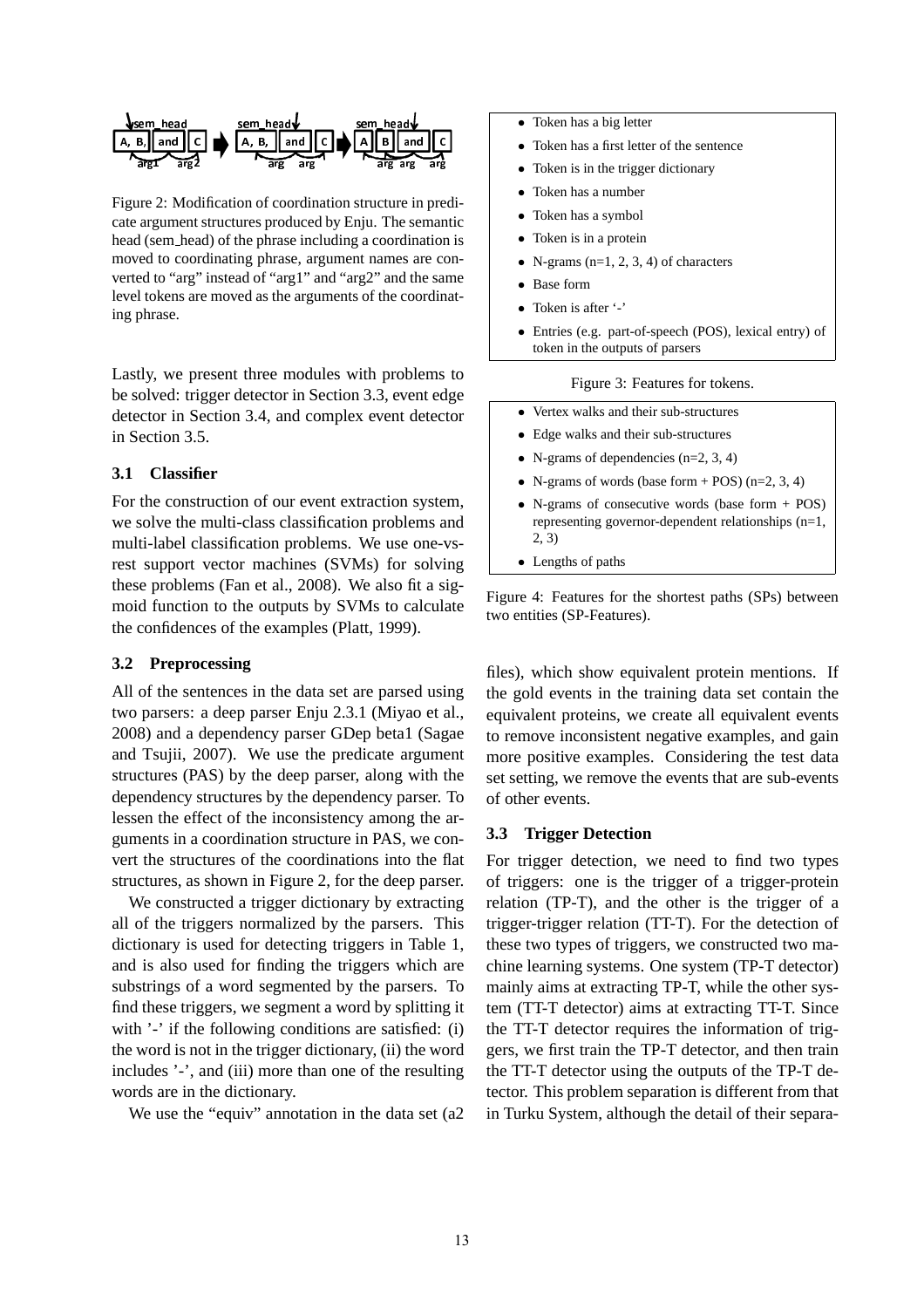| Type                         | Features                                                            |  |  |  |
|------------------------------|---------------------------------------------------------------------|--|--|--|
| Token                        | Token features in Figure 3                                          |  |  |  |
| Two words from candidate     | Token features in Figure 3 of word with dependencies from candidate |  |  |  |
| in parser output             | N-grams $(n=2)$ of dependencies                                     |  |  |  |
|                              | N-grams $(n=2, 3)$ of words (base form + POS)                       |  |  |  |
|                              | N-grams $(n=2, 3, 4)$ of dependencies and words                     |  |  |  |
| Three words around candidate | N-grams $(n=1, 2, 3, 4)$ of words                                   |  |  |  |
| Shortest paths               | SP-features in Figure 4 between candidate and the closest proteins  |  |  |  |
|                              | Lengths of paths between candidate and proteins                     |  |  |  |

Table 1: The features of a Trigger Candidate for a TP-T (Trigger of Trigger-Protein relation) Detector

| Type             | Features                                                                   |
|------------------|----------------------------------------------------------------------------|
| Token confidence | Confidences for all event classes by a TP-T detector                       |
| Shortest paths   | SP-features in Figure 4 between candidate and the other closest candidates |
|                  | by TP-T detector for all event classes                                     |

Table 2: The additional Features of a Trigger Candidate for a TT-T (Trigger of Trigger-Trigger relation) Detector

tion approach is not open.

The trigger detectors target all words in the data sets. The detectors both try to classify all of the words into some event classes, including a negative event class (to extract event trigger words). As the labels of a word in the classifications, the event classes of gold triggers surrounding a word are used (e.g. Binding). Words are used as positive examples if they have more than one target label, and other words are used as negative examples. We extract rich features to represent the words, as shown in Table 1. For the TP-T detector, we extract, in addition to the same features for the trigger detection in Turku System, the shortest path features between the event trigger candidate and the closest proteins (in the parser output) for including the information of supporting proteins. The shortest path features contain the features for event edge detection in Turku System, and their several additional n-grams and substructures as shown in Figure 4, which were used by Sætre et al. (2009). As features for the TT-T detector, we add two types of features to the features in the TP-T detector as shown in Table 2. One type is the confidences (for all event classes) of the event trigger candidate predicted by the TP-T detector; the other type is the shortest paths between the event trigger candidate and the closest trigger for all event classes detected by the TP-T detector.

### **3.4 Event Edge Detection**

For edge detection, we select event edges from edges among detected triggers and named entities (pro-

teins). An edge contains an event trigger node, and an argument terminal node, which is a trigger or a protein. By this edge detection, we can find simple events, which have only one argument.

We solve two separate classification problems: trigger-trigger edge detection and trigger-protein edge detection. We use all regulation events as one event class for the edge detection and the following complex event detection; the combinations of event classes and edge types (theme or cause) are used as the labels of edges (e.g. Binding:Theme). All detected triggers (detected by the TT-T detector in Section 3.3) are used, and we create positive and negative examples from the edges among the triggers and named entities. We extract features of an event edge candidate for edge detection as shown in Table 3. For the features, in addition to the features for the edge detection in Turku System, we use the confidences of terminal nodes by trigger detection. We also add the shortest path features between the argument trigger in trigger-trigger edge node and the closest proteins to add the information of supporting proteins to the features.

For trigger-trigger edges, the latter terminal node must be in another edge. The edges were checked recursively, and unacceptable edges were removed until all edges met the appropriate condition.

#### **3.5 Complex Event Detection**

Complex events can be represented by finding the best combinations of event edges that are detected by the edge detector in Section 3.4. To find the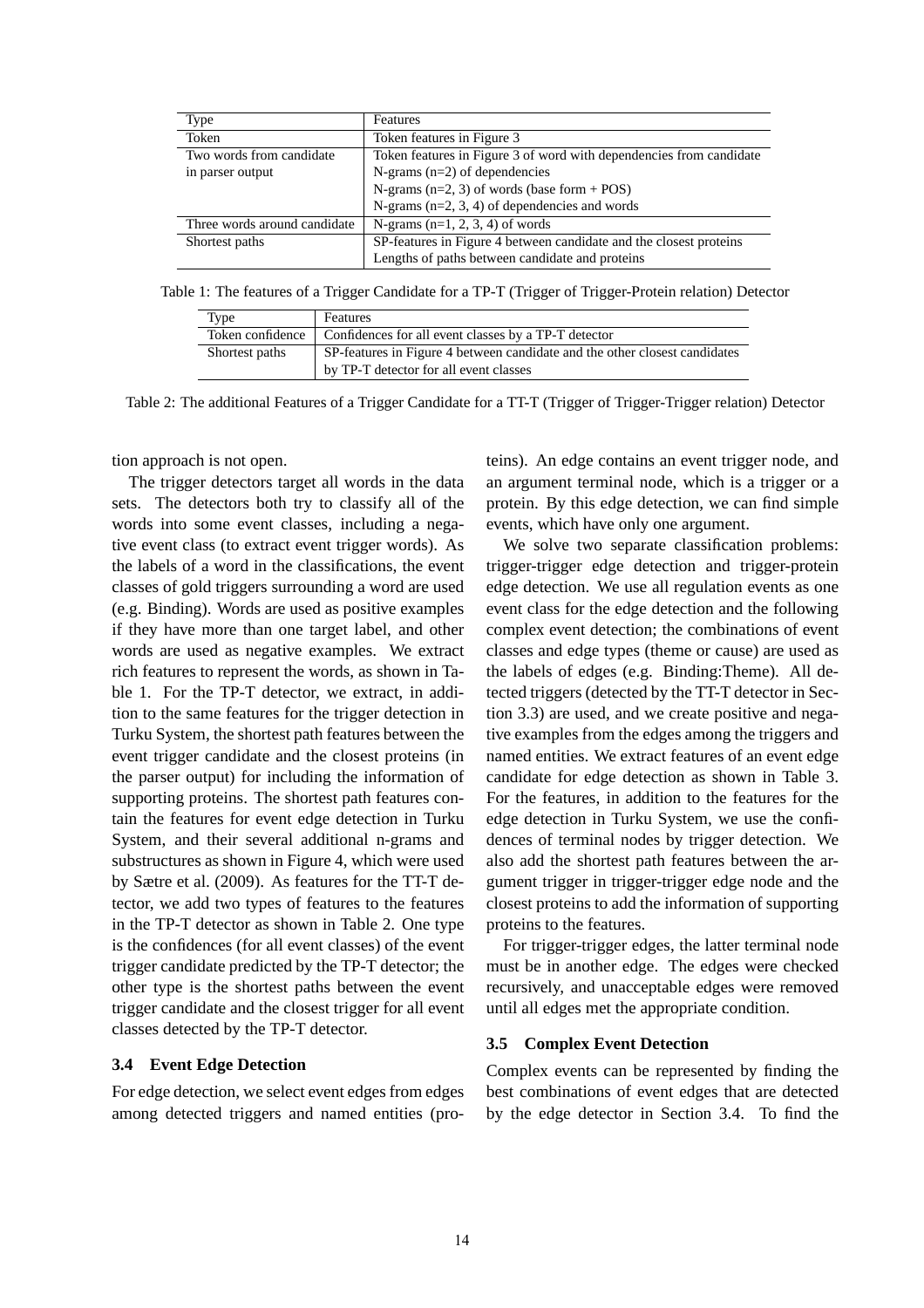| Type                             | Features                                                                      |  |  |
|----------------------------------|-------------------------------------------------------------------------------|--|--|
| Each terminal node               | Token features in Figure 3 of terminal node                                   |  |  |
|                                  | Confidences for all event classes by TT-T detector                            |  |  |
| Three words around the edge pair | N-grams $(n=1, 2, 3, 4)$ of words                                             |  |  |
| Shortest paths                   | SP-features in Figure 4 between terminal nodes                                |  |  |
|                                  | SP-features in Figure 4 between the argument trigger and the closest proteins |  |  |

Table 3: The features of an Event Edge Candidate for an Edge Detector

| Type                                    | <b>Features</b>                                      |
|-----------------------------------------|------------------------------------------------------|
| Each event edge                         | Edge features in Table 3                             |
| All pairs among arguments               | Edge features in Table 3 except shortest paths       |
|                                         | between an argument trigger and the closest proteins |
| All edges including event trigger       | Edge features in Table 3                             |
| outside of events                       |                                                      |
| All pairs between argument proteins and | Edge features in Table 3                             |
| their closest proteins in binding       |                                                      |

Table 4: The features of a Complex Event Candidate for a Complex Event Detector

appropriate combinations, we construct a complex event detection system. Turku System combined the edges with rules, and their rules could capture the majority of the appropriate combinations. Another possible approach for finding the appropriate combinations is a machine learning based approach. This approach can automatically construct models from the training data, and can find combinations missed by the rule-based system. We construct classification models for the complex event detection. In this approach, events are selected from event candidates constructed by combining event edges.

We solve two separate classification problems (Binding, Regulations) for four complex event classes. We treat all regulations as one event class (like the edge detection). For each problem, the event class and the connected terminal node types (event or protein) are used as the labels of complex events (e.g. Regulations:Theme-Event:Cause-Protein, Binding:Theme-Protein:Theme-Protein). We then create positive and negative examples from the combinations of detected event edges. We design features in consideration of the edges inside and outside of the events; the arguments of inside edges should interact each other, and the arguments of outside edges should not interact with the arguments of inner edges. We extract features of a complex event candidate for complex event detection as shown in Table 4, using the feature extractor for the edge detection in Section 3.4. The features contain three relations: relations between

arguments, relations between triggers and outer proteins, and relations between arguments and outer nodes. The outer nodes (proteins) are nodes (proteins) that are not included in the event candidate. The features are a combination of the features in Table 3 for several edges, and the features are designed to remove inappropriate event candidates. The first relations are used to remove candidates that contain non-related arguments, and the second and third relations are used to remove candidates by finding edges that should be included in the candidates, and more appropriate combinations of event edges.

### **4 Evaluation**

#### **4.1 Evaluation Settings**

We evaluated the performance of our system by using the evaluation script<sup>2</sup> for the development data set and the evaluation system<sup>3</sup> for the test data set. The script and the system are provided by the shared task organizers. Errors were also analyzed on the development data set.

Liblinear-java<sup>4</sup> (Fan et al., 2008) was used as the one-vs-rest SVMs explained in Section 3.1. Our system contains many classification problems, and tun-

 $3$ http://www-tsujii.is.s.u-tokyo.ac.jp/ GENIA/SharedTask/eval-test.shtml

<sup>4</sup>http://www.bwaldvogel.de/

```
liblinear-java/
```
 $2$ http://www-tsujii.is.s.u-tokyo.ac.jp/ GENIA/SharedTask/downloads.shtml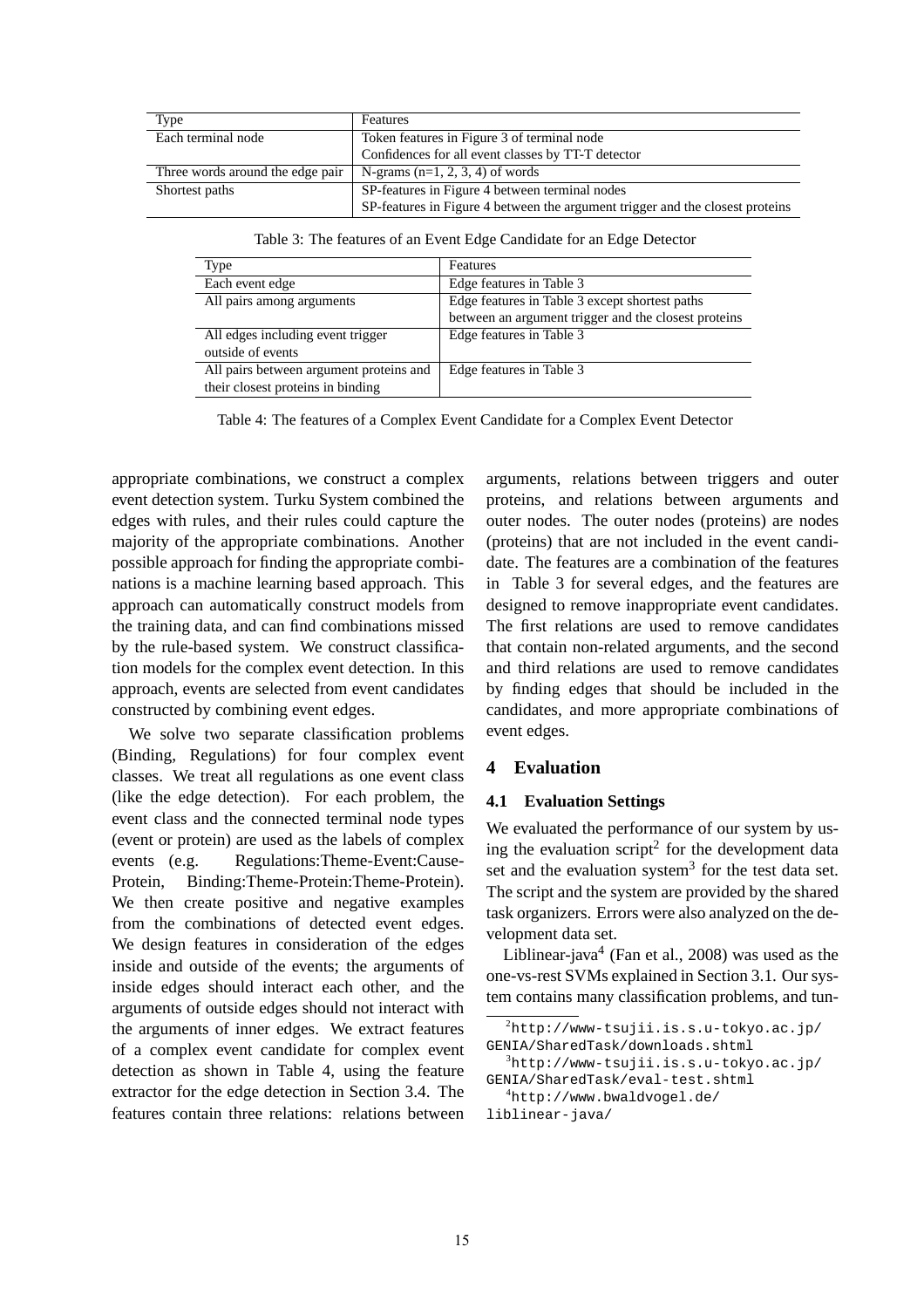|                     | Development Data Set |       | <b>Test Data Set</b> |        |       | Turku (Test Data Set) |        |       |        |
|---------------------|----------------------|-------|----------------------|--------|-------|-----------------------|--------|-------|--------|
| <b>Event Class</b>  | recall               | prec. | fscore               | recall | prec. | fscore                | recall | prec. | fscore |
| Gene_expression     | 78.65                | 79.49 | 79.07                | 68.70  | 79.87 | 73.86                 | 69.81  | 78.50 | 73.90  |
| Transcription       | 65.85                | 71.05 | 68.35                | 54.01  | 60.66 | 57.14                 | 39.42  | 69.23 | 50.23  |
| Protein_catabolism  | 95.24                | 90.91 | 93.02                | 42.86  | 75.00 | 54.55                 | 42.86  | 66.67 | 52.17  |
| Phosphorylation     | 85.11                | 68.97 | 76.19                | 84.44  | 69.51 | 76.25                 | 80.74  | 74.66 | 77.58  |
| Localization        | 71.70                | 82.61 | 76.77                | 47.13  | 86.32 | 60.97                 | 49.43  | 81.90 | 61.65  |
| $=$ [SVT-TOTAL] $=$ | 77.28                | 77.94 | 77.61                | 65.31  | 76.44 | 70.44                 | 64.21  | 77.45 | 70.21  |
| Binding             | 50.81                | 47.55 | 49.12                | 52.16  | 53.08 | 52.62                 | 40.06  | 49.82 | 44.41  |
| $=$ $EVT-TOTAL$ $=$ | 69.14                | 68.09 | 68.61                | 62.33  | 70.54 | 66.18                 | 58.73  | 71.33 | 64.42  |
| Regulation          | 36.69                | 46.62 | 41.06                | 28.87  | 39.81 | 33.47                 | 25.43  | 38.14 | 30.52  |
| Positive_regulation | 43.92                | 51.92 | 47.59                | 38.05  | 48.32 | 42.57                 | 38.76  | 48.72 | 43.17  |
| Negative_regulation | 38.78                | 43.93 | 41.19                | 35.88  | 47.22 | 40.78                 | 35.36  | 43.46 | 38.99  |
| $=$ [REG-TOTAL] $=$ | 41.65                | 49.40 | 45.19                | 35.93  | 46.66 | 40.60                 | 35.63  | 45.87 | 40.11  |
| $==[ALL-TOTAL]=$    | 54.05                | 58.69 | 56.27                | 48.62  | 58.96 | 53.29                 | 46.73  | 58.48 | 51.95  |

Table 5: Approximate Span Matching/Approximate Recursive Matching on Development Data Set, Test Data Set, and Test Data Set with Turku System.

|       | Simple | Binding       | Regulation    | All   |
|-------|--------|---------------|---------------|-------|
| Ours  | 70.44  | 52.62 (65.18) | 40.60 (46.72) | 53.29 |
| Turku | 70.21  | 44.41 (58.40) | 40.11 (46.83) | 51.95 |

Table 6: Comparison of our result with the result by Turku System on Test Data Set in F-score. F-scores in parentheses show the result of the Event Decomposition/Approximate Span Matching/Approximate Recursive Matching.

ing thresholds for each problem takes up much computational cost. We used the same settings for all of the problems. The one-vs-rest SVMs need to solve many unbalanced classification problems. To ease the problem, we balanced the positive and negative examples by putting more weight on the negative examples. To have a selection of as many confident examples as possible, we selected examples with the confidences more than 0.5, in addition to the examples with the most confident labels. The C-values were set to 1.0. Please note that this setting is different from Turku System, which tuned the C-values and thresholds for all their detectors. This parameter tuning is left as future work, and this will be discussed in Section 5.

#### **4.2 Performance**

Table 5 shows the performance of our system on the development data set produced by the evaluation script, the performance on the test data set produced by using the evaluation system, and the performance of Turku System on the test data set. Table 6 sum-

marizes the comparison of our result with the result by Turku System.

Our system is comparable to Turku System in finding simple events and regulations, and our system performed much better than the system in finding binding events. In overall performance, our system outperformed the system in the shared task.

In the complex event detection, our classification approach is better than the rules in Turku System as indicated in Table 6; the loss in event composition by our approach is less than that by the rules.

For binding events, the F-score is much better than other systems that were submitted to the shared task on the test data set. The performance is better for the test data set than for the development data set with respect to binding. This is partially because the evaluation script do not consider the "equiv" annotation as shown in Section 3.2. The script can output lower score than the evaluation system. The event decomposition results implies that the additional features is useful for finding binding events (Sætre et al., 2009). The loss in event composition shows that our complex event detector is useful for finding complex binding events. The correct combinations of arguments are selected by using our rich feature vector.

For regulation events, the F-score on the development data set decreased about 2% when we set the threshold for the complex events to zero. This setting without the threshold is the same as the rules in Turku System. The result of this setting indicates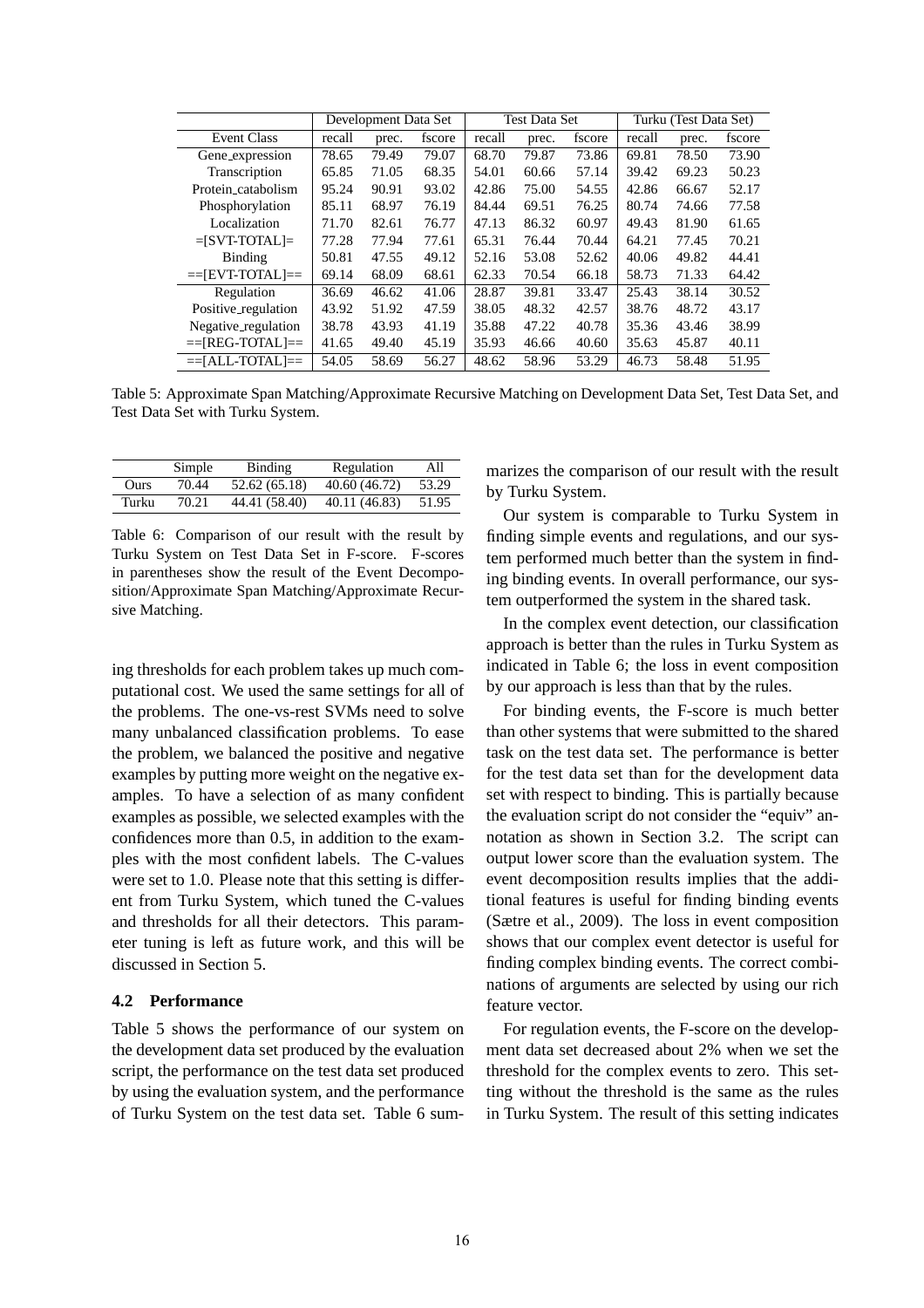| Cause \Missing Type          | Trigger | Event          |
|------------------------------|---------|----------------|
| Missing theme and/or cause   | 9       | 10             |
| Coreferences/Exemplification | 10      |                |
| No training instance         |         |                |
| Ambiguity in event classes   |         |                |
| Binding (de)composition      |         | 6              |
| Self interaction             | 3       |                |
| Parse problem                | 3       |                |
| Inference                    | 3       | 2              |
| Regulation hierarchy         |         | $\overline{c}$ |
| Hidden subject/object        |         | 2              |
| Threshold                    | 19      | 10             |
| Total                        | 61      | 39             |

Table 7: Error Classification among 100 Missing False Negatives on the Development Data Set. 61 triggers were missing, and 39 events were missing.

that, in finding regulation events, our system could not produce the comparable results with the system in the level of the edge detection. This weakness in finding edges is also seen in the event decomposition results in Table 6. Our system could perform comparable to Turku System in the level of the event detection, and the complex event detector may also improve the system. However, the complex event detector did not drastically affect finding regulation events. This is the case because most of the causal events could not be found by the edge detector, and because the threshold for the edge detection was too strict. Causes are not easy to find, because most downstream events are selected as causes in regulation events, and we need to resolve the hierarchy of events for finding causes.

#### **4.3 Error Analysis**

For the further improvement and practical use of the event extraction system, an improvement in the recall is necessary. Table 7 summarizes the analysis of 100 missing false negatives.

61 triggers were missing from among 100 errors. 10 errors include coreferences/exemplification problems between the trigger and the theme or cause; and the distance from the trigger to protein was far in these cases. The problems include pronoun, anaphora, and apposition. In nine regulation events, the themes and causes were not found as triggers, even though the events have only event classes as their arguments. Finding these events without clues is difficult. Seven errors were missing because of no training instances. Some triggers did not appear in the training data set. We may be able to dig some of the triggers by using other resources, like variations of terms, to find such instances. Seven errors were caused by the ambiguity in the event classes for clues. For example, the word "induction" can be a gene expression, transcription, or positive regulation. In these errors, the system could not disambiguate the event classes, and so the system answered them as different types. These errors also include a few difficult cases, which can be ambiguous for the annotators (like the ambiguity between regulation and positive/negative regulation). Three errors include self interactions, like "transfection," which can be regulation events without other triggers or proteins in the shared task data set. Three errors are caused by parse problems, with PP-attachment problems. Three errors contain inference problems. The other 19 errors were mostly caused by the threshold.

In cases where events are missing, 39 missing errors were found. Seven errors were caused by coreferences. 10 regulation events were not found by missing themes and/or causes. Six errors were caused by the wrong composition of edges in complex binding events. Two errors contain inference problems. Two errors occurred because hidden subjects or objects of triggers could not be resolved by our system. Two regulation events, including the causes, were missed because our system had some difficulty in resolving the event hierarchy explained in Section 4.2.

### **5 Discussion**

A drawback of our system is in the dependencies among the parameters to be tuned. A parameter tuning considering for the event edge detector and the trigger detector was done in Turku System, but the parameter tuning for our systems is more complex. In our system, the complex event detector depends on the event edge detector, and the event edge detector depends on the trigger detector. In addition to these dependencies, since some regulation events depend on other events, it is difficult to find optimal parameters for regulations. Regulations are different from other events; they can have the other events as arguments, and can have causes. For treating reg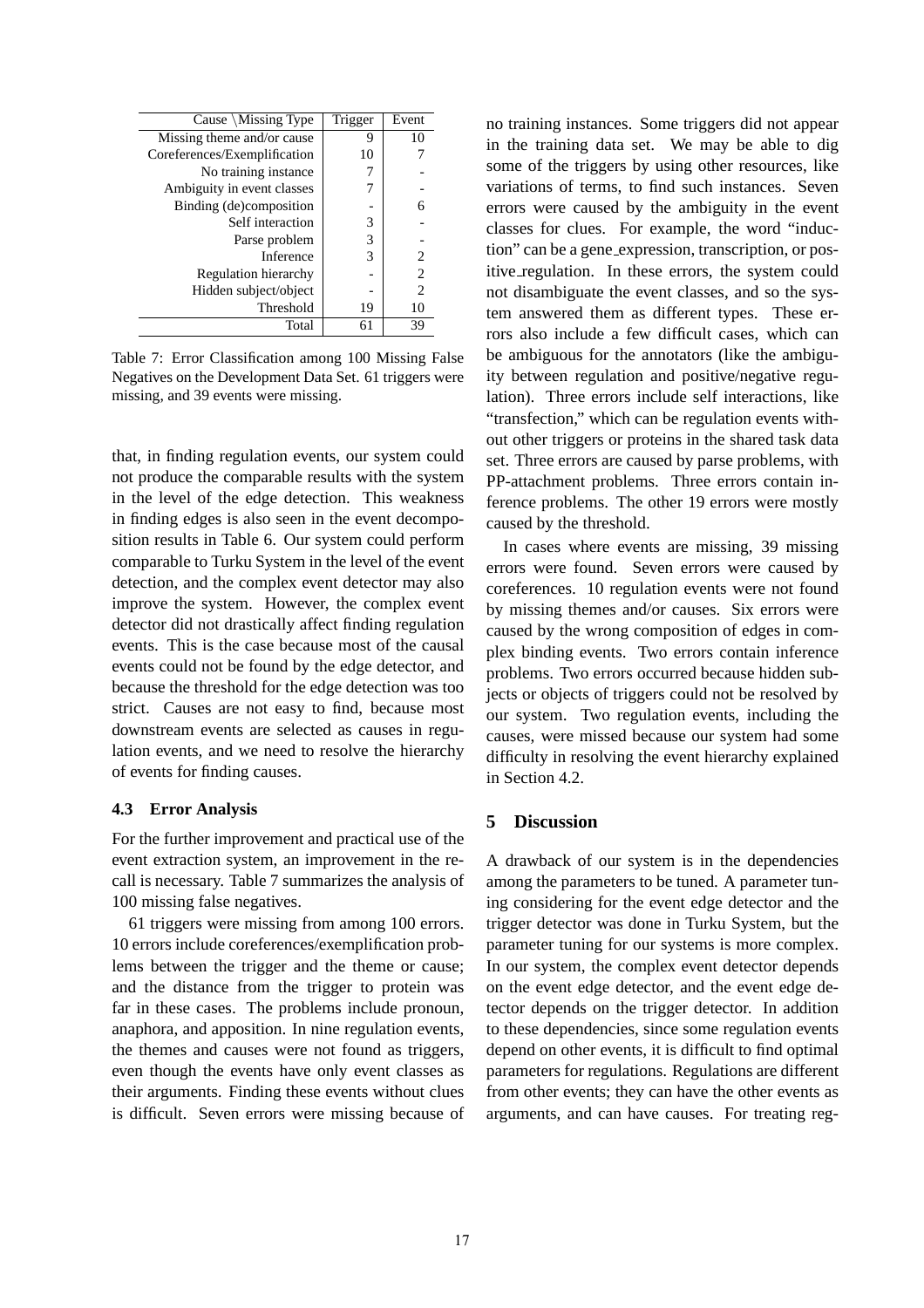ulations more appropriately, one possible approach is to find the regulation events after finding other events and simple regulation events. Thresholds are also the parameters in our system. The cut uncertain triggers and edges include many events to be found, and some of them can be found by the complex event detection. To improve the recall, one possible approach is to use confidence effectively without thresholds, although how to use confidence appropriately in machine learning is not trivial.

For the event extraction, the analysis in Section 4.3 illustrated many types of NLP problems. From the analysis, 71% of the errors are related to missing triggers. In finding both the triggers and events, coreferences are included as a major error type, and directly or indirectly play a large part of the missing trigger problems. Coreferences increase the distance between a trigger and the arguments. Coreferences also cause errors in finding PPIs (Miwa et al., 2009), and we need to focus on resolving them for finding biomedical relations.

The shared task data sets contain two problems need to be avoided for the construction of more consistent event extraction systems.

One problem involves the selection of the target proteins and events (Kim et al., 2009). The shared task data sets were made from the GENIA corpus (Kim et al., 2008). By the selection, some meaningless or incomplete events were left in the shared task data sets. Some events were missing; the events should be between regulation events and the causal events for representing the hierarchy of events. This problem may be reduced by using the GENIA corpus instead of the shared task data sets, or by removing these events from the shared task data set, by using some rules.

The other problem is the annotation inconsistency in triggers. Annotations for some triggers can be ambiguous, and the policy for the selection of the description is not strictly defined (Kim et al., 2008). The evaluation scripts ease this problem in the evaluation, but this type of annotation inconsistency can confuse classifiers. Trigger detections should be helpful for finding events in learning and prediction, but detecting triggers is less important than finding event classes as the results of an event extractor. Therefore, more weight should be placed on what event classes involved the proteins. We can try to evaluate the performance of our system considering the event classes without the triggers for a more general analysis of our event extraction system. This evaluation can then make clear the issues that need more focus. Considering this evaluation policy, we can think of other approaches to find events; finding event types including proteins first instead of triggers is a possible approach.

For the shared task evaluation system, we observed that the recall tended to be lower in the test data set than in the development data set. To avoid tuning the recall for the system and compare the event extraction systems from different points of view, we need more evaluation criteria than just the F-score. We can use AUC (area under the ROC [receiver operating characteristic curve) used in the evaluations of recent PPI extraction systems (Airola et al., 2008; Miwa et al., 2009).

# **6 Conclusion**

In this paper, we proposed an event extraction system which mainly focuses on extracting complex events. Our complex event detector performed better than the rule-based detector in the top system, and the proposed system performed better than the other systems in the BioNLP'09 Shared Task data set. We also analyzed false negatives on the development data set, and we showed that the missing triggers caused 71% of errors, and that coreferences were a major problem. Our system will be integrated into U-compare (Kano et al., 2009).

Based on the error analysis, we need to integrate a coreference resolution system. The coreferences here are the combination of many problems, including the pronoun, anaphora, and apposition. We will continue to analyze errors further, to determine the problems that need to be focused on to improve the general event extraction system; further, we need to determine the problems caused by the shared task setting. Focusing on the former problems would further improve the general event extraction system.

### **Acknowledgments**

This work was partially supported by Grant-in-Aid for Specially Promoted Research (MEXT, Japan), Genome Network Project (MEXT, Japan), and Scientific Research (C) (General) (MEXT, Japan).